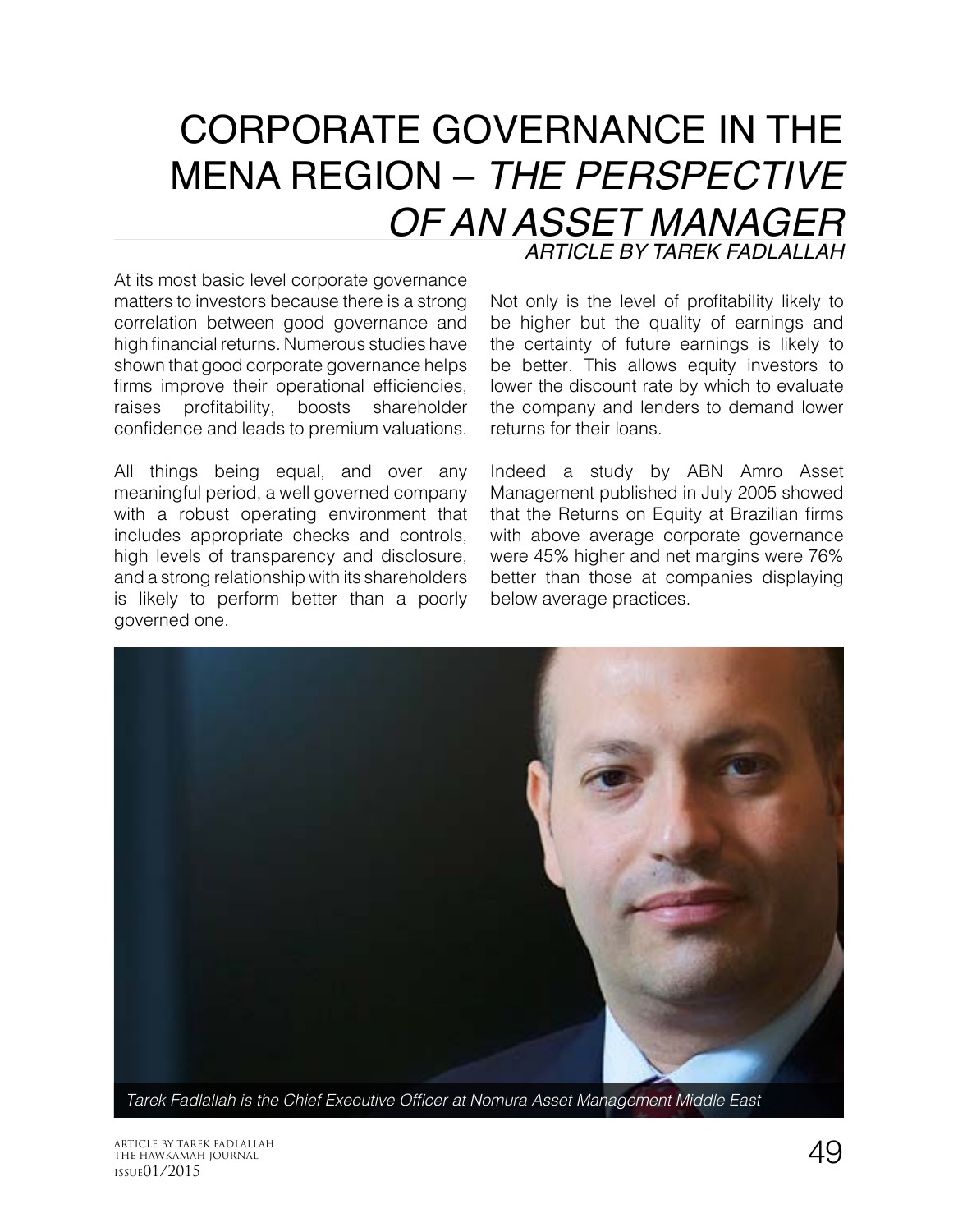Brazil provides an interesting model for the Middle East and North Africa (MENA) region given its slightly more advanced stock market development and greater exposure to international investors since the beginning of the century.

The Brazilian Novo Mercado (New Market) is a listing segment of the stock exchange for the trading of shares issued by companies that voluntarily commit themselves to adopt corporate governance practices in addition to those required by law.

Since inception in January 2007 and through to the end of 2014, the Novo Mercado's 125 member 'Special Corporate Governance Stock Index' gained 77% while the benchmark Bovespa index increased by just 14%. Governance was not the only factor but it was an important one.

In the MENA region, Hawkamah institute for corporate governance has combined with Standard and Poor's Indices to develop an Environmental, Social and Governance (ESG) index. This measures the performance of the 50 best rated stocks in the MENA region calculated by reviewing and scoring close to 200 environmental, social and governance factors.

Governance typically gets highlighted in times of crisis or after transgressions are exposed so it is not surprising that well governed companies tend to perform particularly well during such periods and perhaps not as much during upcycles that are often characterized by increased business risk and high leverage.

Nonetheless the S&P Hawkamah ESG Pan Arab Index has outperformed its underlying benchmark since inception in October 2011 even as the markets have rallied and despite a lack of general awareness of corporate governance among many investors, and

particularly retail investors that are so prominent in the regional markets.

The methodology and scoring of the S&P/ Hawkamah index is comprehensive but its construction is frankly a bit rigid and relatively unsophisticated. And yet a fairly simple proxy for well-governed companies has comfortably beaten many active portfolio managers in a bull market.

The conclusion is that a governance screen is likely to help investors perform better not only in the good times but probably into any prolonged market downturn. The peace of mind alone is worth the effort.

The variations in performance among companies are most pronounced in emerging markets that tend to be relative inefficient due to poor research coverage or that suffer from a sluggish price discounting mechanism, but apply to more advanced markets too.

A paper published in the Quarterly Journal of Economics in 2003 by academics at Harvard University and Wharton Business School observed performance differential of up to 8.5% per year in the United States, supposedly the world's most efficient and sophisticated market, among the best and worst governed companies. It is hardly surprising that corporate governance funds are flourishing even in the so called developed markets.

While the efforts of regulators over the past few years have elevated overall standards across MENA, the road to global best practices is long and adherence among local companies continues to vary considerably.

Last year Fitch cautioned that the ratings of companies in the Gulf are being constrained by relatively weak corporate governance compared to those in the developed markets. It cited the absence of effective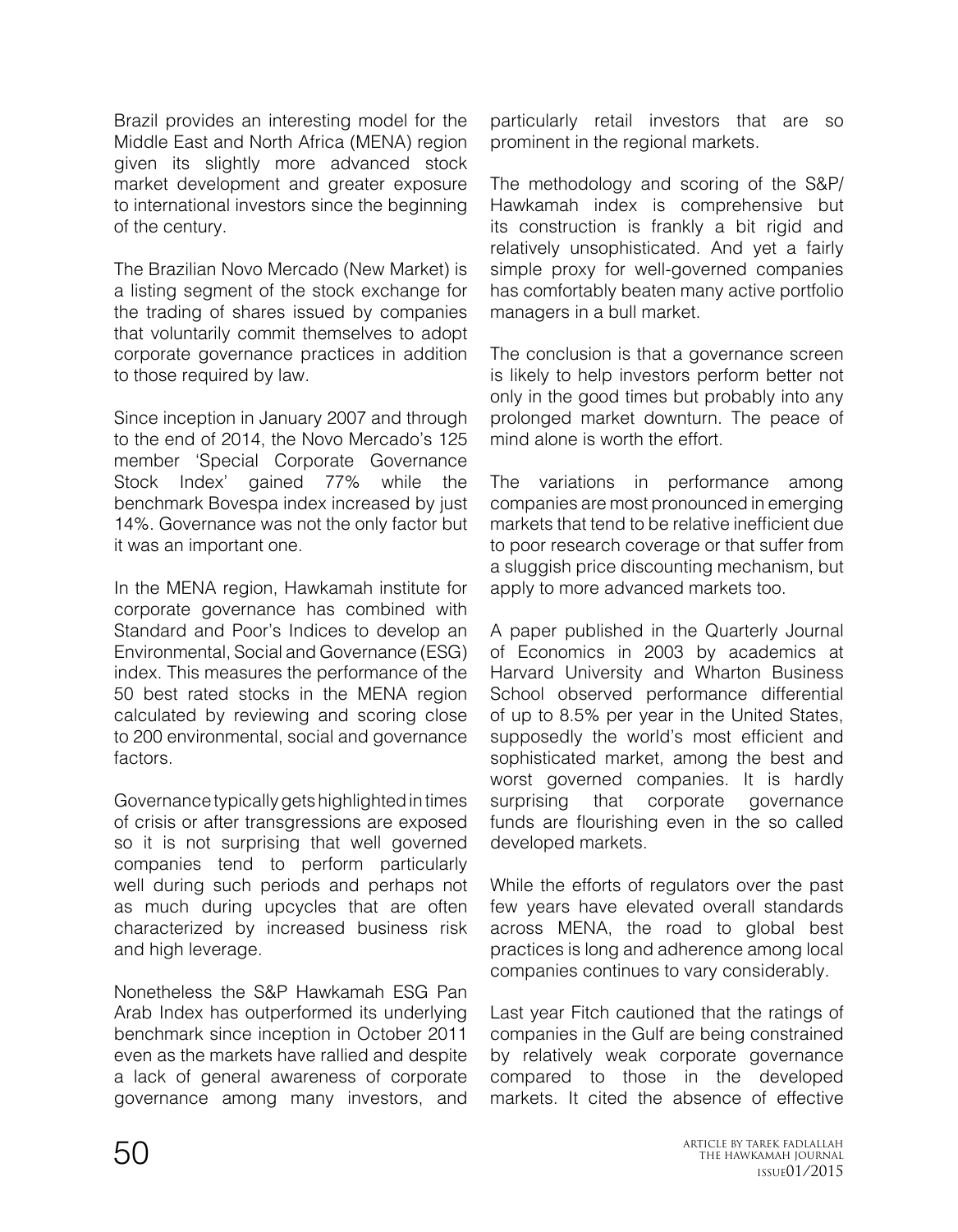independent boards, weak transparency and limited disclosure practices at privatelyowned companies, while conceding that governance is steadily improving for publiclylisted companies.

For all the talk about improved governance there continues to be a steady stream of deeply disappointing incidents, even among the region's largest companies, underscoring the fact that many firms have yet to apply international best practices irrespective of what MSCI market classifications imply.

Apologists argue that the MENA region needs to take a gradualist approach to best practices due to 'cultural issues' or be given 'room to manoeuvre' but there is really no excuse for slow adoption. Consumers in the region don't ask to use dial-up internet because it's too soon to migrate to broadband and contractors don't seek to build the world's 15th tallest tower or 10th biggest mall because it's too ambitious to aim higher. A region that aspires to be the biggest and the greatest in commerce and industry should not settle for anything other than the best governance practices.

Regulators have an important role to play, as do shareholders, directors and auditors, but the wider community including financial analysts and even the media must also help monitor companies and call out those that fail to meet the highest standards.

Having robust checks helps with marketing to foreigners providing comfort around the level of corporate governance, particularly in new markets and to new investors. Deregulation and opening of markets in the region is positive but it is equally important that foreigners are not lured under false pretences only to be disappointed.

As managers responsible for other people's money Asset Managers have a fiduciary duty

to invest judiciously and with due care. The relative security afforded by well governed companies allows us to sleep better at night.

Sustainability, certainty, quality and transparency of earnings allow investors to assign premium valuations and pay higher prices for well governed companies. At the end of 2014, the Novo Mercado in Brazil traded on a Price to Earnings Ratio of nearly 21x compared to 16x for Bovespa for a 30% premium. This is on the high side of studies that show premiums of between 20%-30% in many markets but confirms that they are real and demonstrable.

Improved operational efficiency, higher earnings and premium valuations are positively evaluated by investors, feed into stock price performance and are precisely what asset managers, and shareholders more broadly, desire.

While the preference is usually to invest into well governed companies there is strong evidence to suggest that the best financial returns are derived from investing into poorly governed companies that are committed to improving their practices. Management are occasionally the catalyst for change but more often it is the shareholders that lead the way in demanding better practices and higher returns.

While activist shareholders are neither encouraged nor necessarily desired in the region there is a growing group of 'consultative shareholders' that seek to engage in dialogue and offer to work with management to advance the company's systems, organisation and controls to their mutual benefit. Traditional asset managers are not involved in these activities but observe carefully and support where appropriate as vested shareholders.